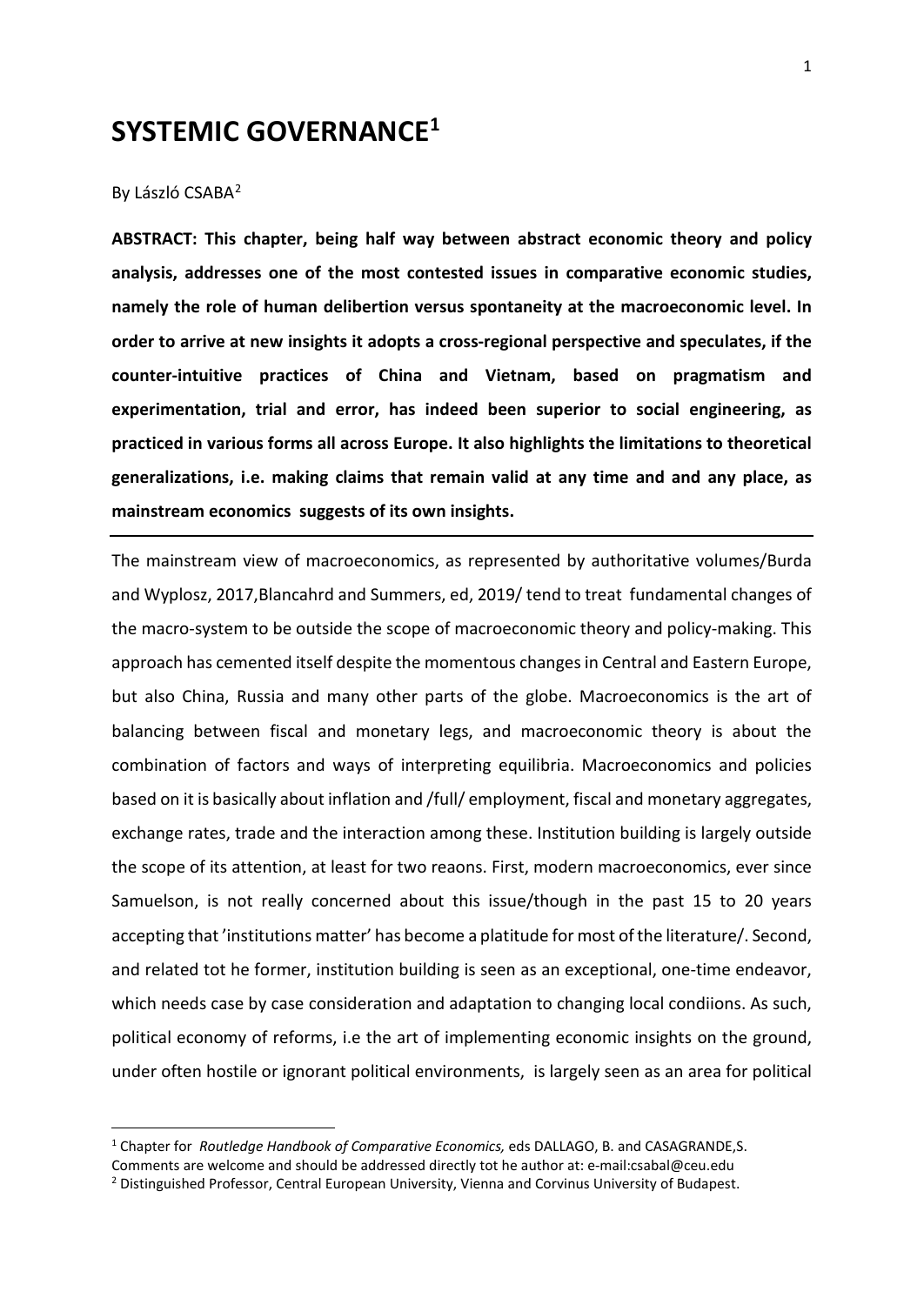science and public administration, and falling outside the scope of economic analysis proper. This holds also for the academic interpretation of the root causes of succes and failure, be that of China's rise or Central European democratic backsliding, two issues on which libraries have been produced, and not only in the past decade.

True, that transition studies constituted a bold attempt to integrate those broader insights into economic investigation. However, even the boldest and broadest attempts/Merkel-Kollmorgen-Wagener, eds, 2019, Kolodko, 2021/ remained compartmentalized. Analyses are confined to time and space, major claims are context specific, with limited if any transferability to other cases or situations, let alone different time periods. This is exactly the opposite to how mainstream economics has evolved, with its emphasis on formal presentation, being the basic criterion for good academic quality. A mere glimpse into the recent output of top ten academic journals of RECEP rankings may suffice to those who yet are in need to be convinced.

The present chapter is an attempt to offer an interpretative framework in which changes in economic systems may be understood and explained through a single analytical lense. In so doing we follow the secular trend in mainstream macro-economics where macro-claims have to be rooted in micro-insights. $3$  For our subject this requires reliance on management sciences, as long as we address issues in real world economic systems.

While in macroeconomics the agency is usually the administration, or the central government, in management sciences it has become customary to include horizontal elements and intertwinings into the analytical frame, both from the incentive and information processing perspectives. Thus in the latter we tend to talk mostly of governance, rather than administration, which stresses the hierarchical subordination among the various layers of management. Since comparatie economics has long been studying the power of the ruled<sup>4</sup>, even over those making the plan or policy decisions, it is a legitimate extension if we apply this insight tot he macroeconomic level. Systemic governance is thus the complexity of

<span id="page-1-0"></span><sup>&</sup>lt;sup>3</sup> This trend is documented in nuanced detail in the monograph of /Galbács, 2020/.

<span id="page-1-1"></span><sup>4</sup> Iván Szelényi/2016/ reminds us of the fact, that the insight about the *Macht des Beherrschten* goes back tot the writings of Max Weber, as a fourth type of power. This insight, no matter how foundational for modern thinking, has been forgotten more than once.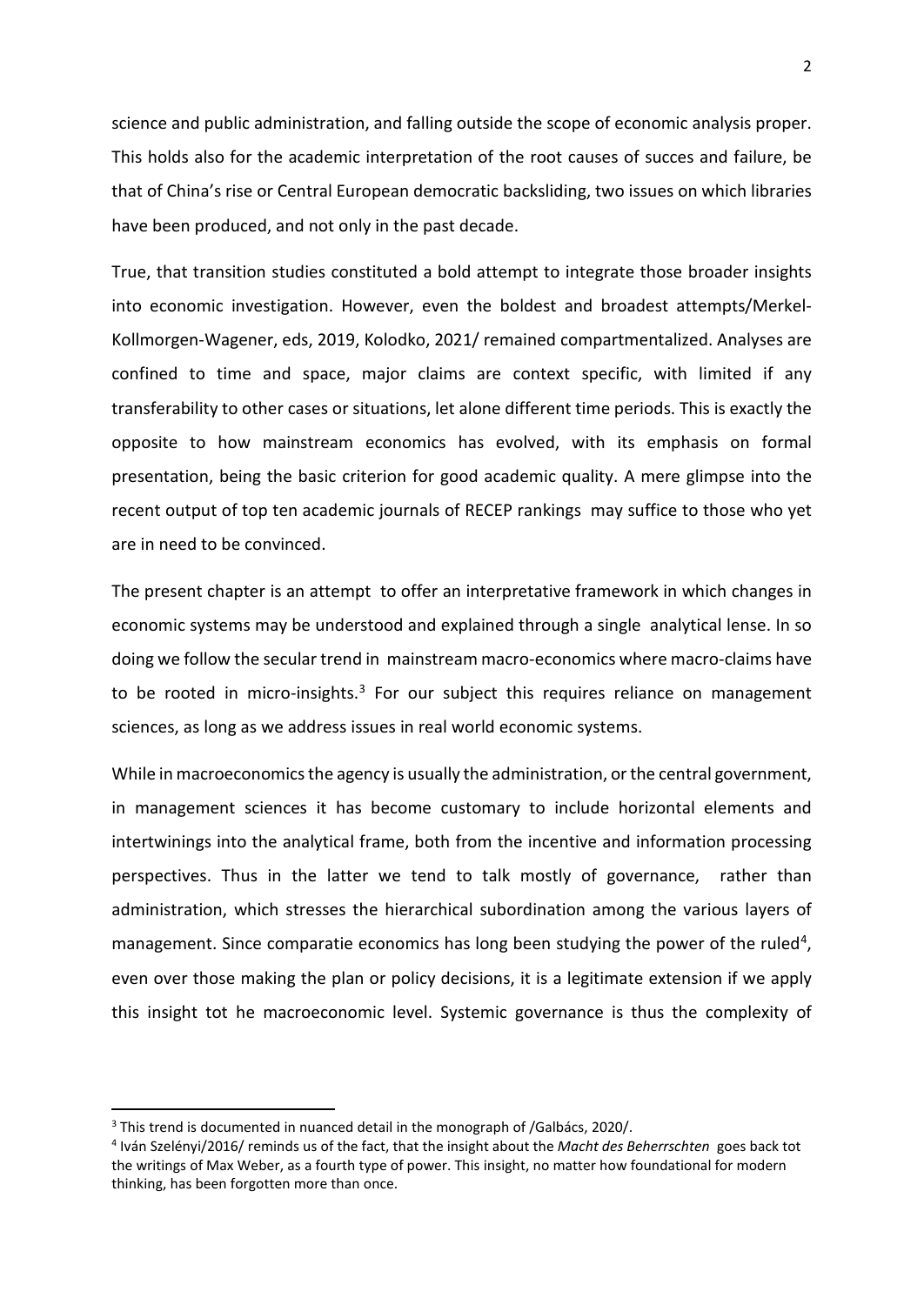constructivist, man-made rules and the outcomes largely shaped by spontaneous reactions of firms, individuals, local and foreign players in a multi-million actor game.

Our basic research question is the interface between human deliberations and largely spontaneous outcomes. The paradox, first highlighted in detail by Ludwig von Mises/1948/ would be put today in the form of the role of system design, i.e various form of constructivist deliberations, in shaping outcomes in different societies. Explaining why some of the solutions do work under one setting and fail in a different one, has long been a topic of inquiry within comparative economic studies. But even in broader, global context, as Ilene Grabel/2017/ demonatrates, international financial organizations, including the once unfamously rigid and dogmatic IMF, which used to be conventionally criticized for its one-size-fits-all approach, adopted a line where context specificity rules over doctinal chastity or academic coherence. We may join her in seeing this as a forward-looking development.

In the following we shall counter-pose the experience of Central Europe, with the preeminence of top-down, or reverse planning approach to introducing Western type of social market economy, with East Asia. The latter region is exemplifies by China, with their atheoretical, experimental approach, where a series of small steps follow one another. Rather than adhering to a secret master plan, 'all options are kept open' when deciding over the next major step.We investigate when and which strategy is more fruitful and why so.

#### *Central Europe – the Laboratory for Social Constructivism*

With the collapse of the external and later the internal Soviet Empire the newly emancipated nations of Central Europe have emerged as fertile ground for natural experiments of 'returning to Europe', namely by establishing parliamentary democracies and social market economies of the West European type. According to the consensus view, documented in a series of books, the first decade was spent on bringing about the foundations of market and democracy, the second decade was spent on acceeding tot he European Union and taking over incremntally its *acquis communautaire,* and the third decade by a corrective, called usually as 'illiberal democracy'. This third phase was characterized not only by managing the two crises – the Great Recession of 2008 to 2009 and the Covid pandemic in 2020-21, but also by the emergence of a new state-led model. While the Baltic States qualify as an outlier, being addicted to the neoliberal model, the Visegrád Countries and also Croatia have changed their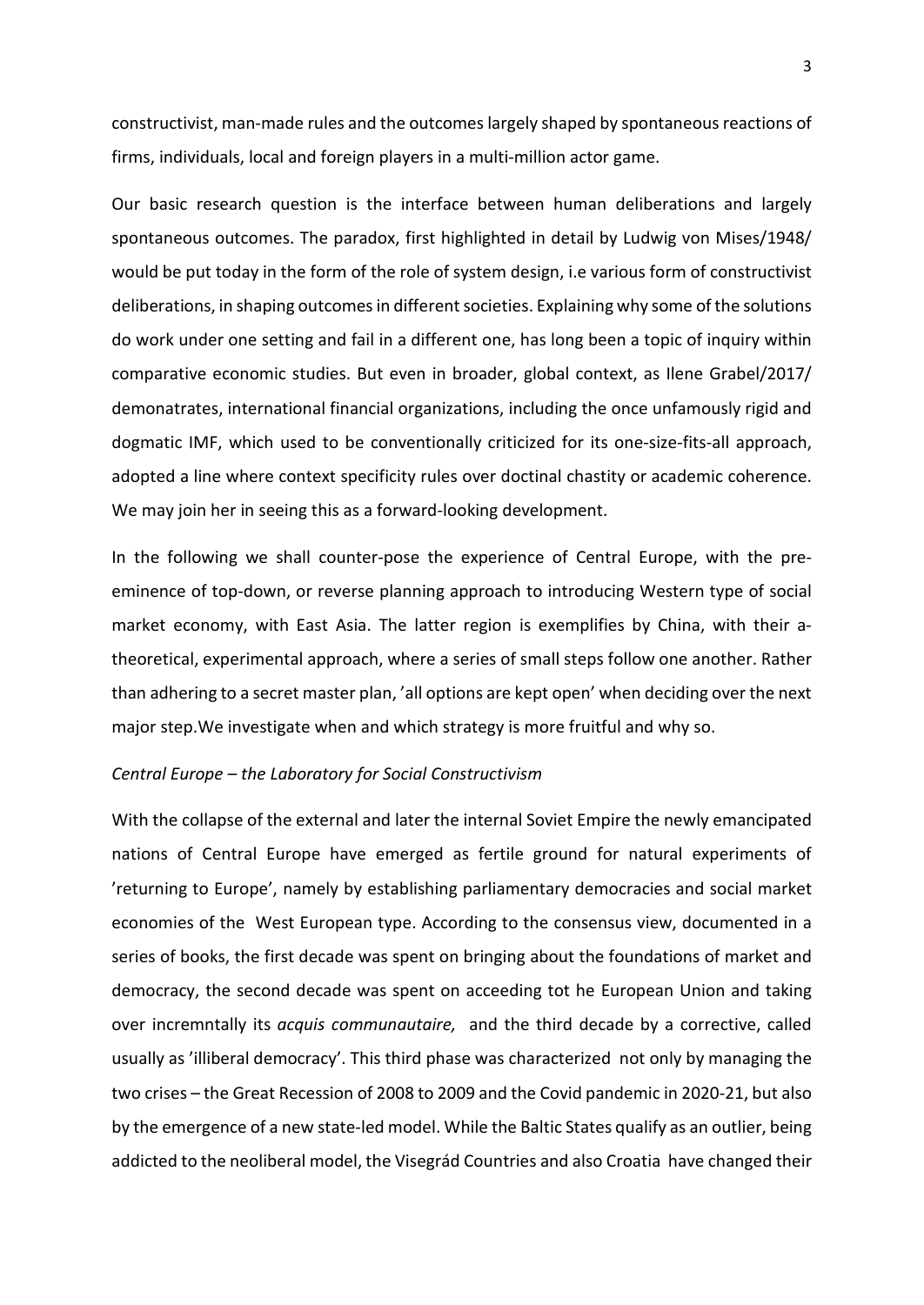previous FDI-driven modernization strategies. Some analysts/Blum and Varga, 2021/ baptized it as a conservative developmental state, highlighting the focus on workfare, picking winners and activist industrial policies, market protectionism and governmental differentiation across economic subjects by size, nationality and closeness to the governing party, all reminescent of the practices of East Asian Tigers in the l970s and 1980s.

It remains a subject of academic and policy controversy if, and to what degree, this characterization holds, or is a caricature of actual state of affairs.<sup>[5](#page-3-0)</sup> From our perspective it is clear, that the evolution of the third decade is certainly deeper going and more profound, more lasting in all planes of analysis, than the ad-hoc assessment of calling it a simple derailment would have it.

What we could observe has been a prime case of how systemic governance works. None of the governments of the region has ever declared their distinctness from the EU standards, including European Fiscal and Banking Union and its institutions, including the Single Supervisory Mechanism and the Single Resolution Mechanism. The European Stability Mechanism and the Next Generation Fund constitute further giant steps towards supranational decision-making, while these do not require – as frequently misinterpreted – the convergence of domestic economic models.<sup>[6](#page-3-1)</sup>

What counts from our angle is that Central European countries have gradually moved toward a profoundly statist model not in order to meet the formal and informal criteria of the ever closer European Union. On the contrary, joining the single currency would have required more rules-based fiscal and monetary arrangements, less interventionism, and weakening the developmental staist ambitions by the local governments.

If we take those ambitions, including the priority of growth promotion and sovereignist aspirations, going way beyond the economic sphere, the mechanism of change becomes rather easy to follow. The governments advocated a not-so hidden agenda of state-led development, with a focus on picking winners, of re-taking back control over an extremely

<span id="page-3-0"></span><sup>&</sup>lt;sup>5</sup> For my assessment cf/Csaba,2021/and other chapters of the volume discussing the global political economy environment that has led to this outcome.

<span id="page-3-1"></span> $6$  On this controversial point cf the illuminating analysis of Casagrande and Dallago/2021/.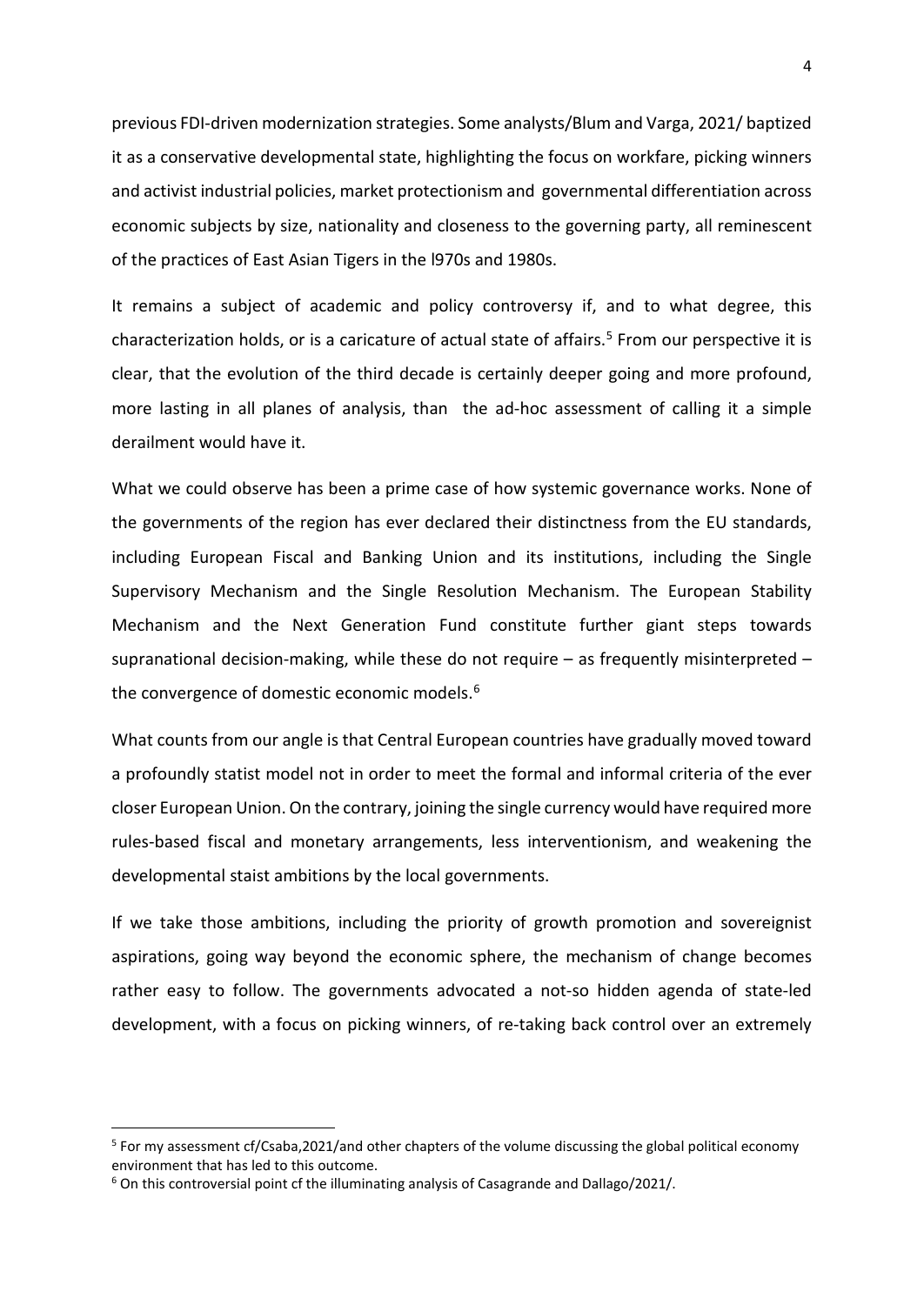transnationalized banking sector<sup>[7](#page-4-0)</sup> and energy economy, as well as trade and communication. As the Hungarian governing party formulated back in 2010, their ascent to power was meant to be 'more than a change of guard in government, though less of a regime change'. This formulation has proven to be a precise one.

Systemic governance in this case has not relied on elaborate projects elaborated with the involvement of international financial institutions and independent academic expert, as was the case in the 1990s.s. Much of the policy change has been improvized in reactions to the challenges of the day, should they have come from the EU, the global capital markets, or local politics. But all in all, the changes *in toto* resulted in much more than ad-hoc adjustments, or corrections of previous economic and political imbalances.

It would be difficult, or even in vain, to search for a master plan of actual changes, implemented in Poland, Hungary, Slovakia and Czechia. Analysts strongly disagree about how to assess the outcome. Kornai/2016/ speaks of a hybrid regime, Mihályi and Szelényi/2020/ of a prebandalist, rent-seeking state, while Magyar and Madlovics/2020/ of a mafia state, where the intertwining between the party-state and the economy replicates the intimate relationships observed in South Italy and China. What all of them agree is the focus on spontaneous, improvized decisions, taken at the highest level, with economic consequences being though relevant, but by no means overwhelming. The personal enrichment component is demonstrable, but remains insufficient for an exhaustive explanation of outcomes. The latter do reflect the broad priorities of the power holders, but owing to the horizontal aspects, feedbacks of various sorts, they are a long way from resembling something of a carbon copy of any elaborate master plan, let alone financial clalculation, or growth strategy on par with East Asia.

Which were the empirically observable methods of changing the neoliberal model into a developmentalist-statist one? The answer is far from being simple, as certain measures – as nationalization or privatization, supporting monopolies or creating competition -could serve diametrically opposed objectives, depending on the context of the country and time.

<span id="page-4-0"></span> $7$  On this highly controversial issue cf the insightful paper of ÖNDER and ÖZILDIRIM/2016/, indicating the favorable impacts of this – politically controversial – option. Indeed, 70 to 80 pc of assets in foreign hands had been a historically and geographically unique arrangement.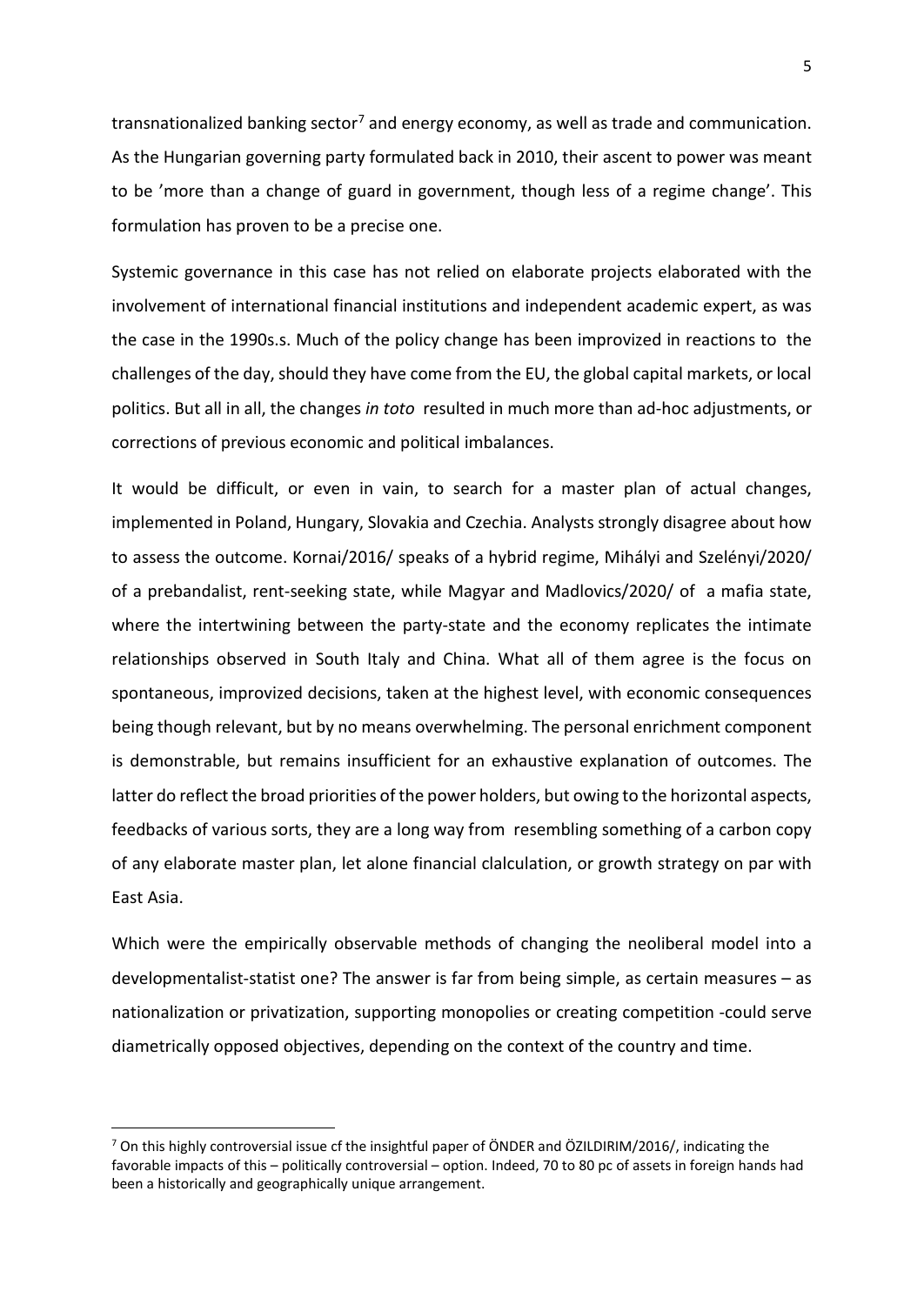In his broad empirical overview Szanyi/2019a/ highlights the growing staism, connections to the ruling party, ad-hoc interventions and securing monopoly positions for those favored, while crowding out non-supported foreigners and private ventures not belonging tot he oligarchy among the most frequent arrangements. One of the more recent examples includes the take-over of the market for cafeteria provision, previously held by foreig companies. The dispute settlement forum of the World Bank obliged the Hungarain state to pay no less than 100mn euros in compensation for the confiscation of foreign interests, only to be passed over to the hands of local providers, being in friendly relations to the governing party/Patthy,L.I., 2021/.[8](#page-5-0)

Yet another new method cited by our sources includes nationalization, as a temporary measure. In several cases, though not exclusively in the financial sector, establishments had been taken over by the state only for a transitory period. Often supported by lavish injections of capital and/or debt reliefs, these ventures tended to bee sold later to private owners, known to be the benefactors of the governing party.

Yet another frequently used method is to declare an investment to be of national economic relevance. If that is the case, at the end of the day no rules should be followed. These rules may include considerations of competition policy, of stae aids/controlled by the EU/, of transparency, of accountability or the requirement of equal treatment of market players before the courts. Open favoritism in various well known ways can thus be justified and no remedy for losses can be found, either at national or international fora. The ruling cited above is thus to be taken as an exception, rather than the rule. If for no other reason, owing tot he cost, the time consuming nature, the complexity and also the regular foreign presence required for these fora to be efficacious, most players give up rather than enter into a hopeless contest against those in power.

Given the growing intertwining among market and state agents it is often difficult to disentangle, which is the dog and which of them is the tail. This divison of roles may actually be changing over time, while the administration retains the right of initiative. For this reason the top-down nature of the game is rather clear according tot he literature we cited.

<span id="page-5-0"></span><sup>8</sup> PATTHY,L.I./2021/: Elutasították a fellebbezést, hatalmas öszeget fizet a magyar állam az elüldözött Sodexonak./Appeal rejected, huge sums are to be paid by the hungarian government tot he exiled Sodexo/. *Index,* 20 May.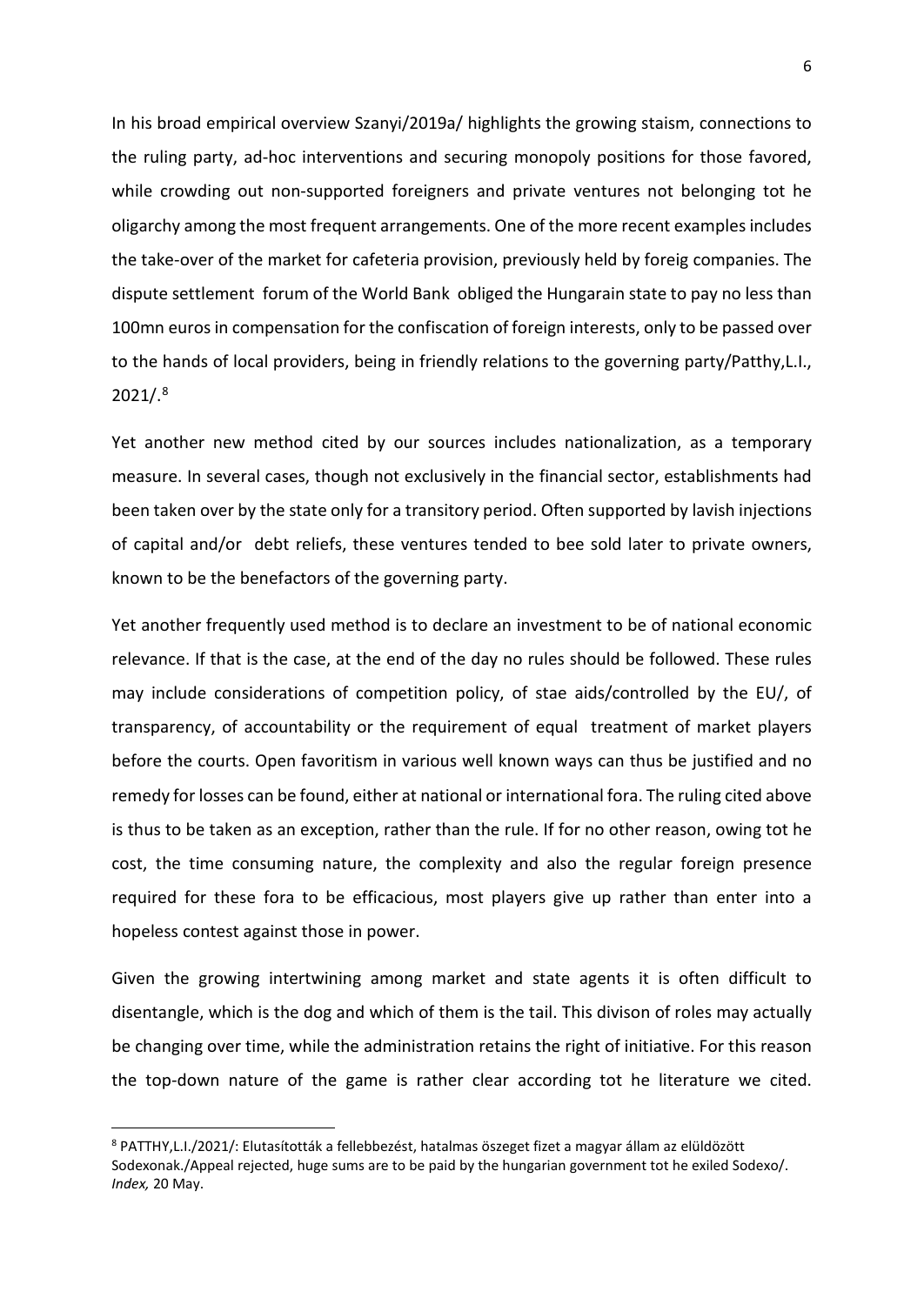Patronage, rent-seeking, rgeulatory capture and the like are well known terms to denote various forms of political capitalism from Latin America to East Asia.

What is straightforward from the empircal studies/Győrffy, 2022/ is that the Baltics, committing themselves to 'neoliberalism', i.e open markets and delineation of public and private spheres of the economy, have been faring considerably better than the Central European who have opted for the conservative developmental state model. The analysis above lists a variety of scores in which the comparison works in favor of the former periphery of the Soviet Empire. This includes not only the qualification for the single currency, which acts as a cushion against global economic disturbances. But also the qualitative indicators, as the share of IT intensive output of production, the upgrading of exports to higher echelons of the value chain, and not least results of student competences/as reflected in PISA scores/, which is a forward indicator of future high quality output. In their case systemic governance aimed at sustaining and deepening the free market arrangements which emerged ont he ruins of the Soviet Empire, not least owing tot he total rejection of the Communist heritage as alien and backward looking. No other post-socialist country could make such an open and final break with its Communist past, than the Baltics.

In this success story foreign investment and foreig participation in local economic upgrading has been instrumental. This is the flip side of the same coin, namely of the bottom-up component which helped to render Baltic nationalism a forward looking force. In so doing this helped overcoming the failures that have been inevitable in creating markets. Reviving traditions dating back tot he Hanseatic League, sustaining intimate relationship to other Scandinavian countries, being active and constructive participants in both NATO and the EU allowed the interaction of micro and macro-processes that yielded a favorable self-reinforcing process over the past three decades.

Even this fragmentary overview allows us to prove: both in Central Europe and in the Baltic States the process of transformation has been basically of top-down nature. Changing priorities in Central Europe and sticking tot he public choices of the early 1990s in the Baltics explain to a large degree the economic choices and in turn, the divergent outcomes. Social constructivism did work in both country groups, though the outcomes reflect the diverging nature of the choices of those in power. Societal feedback was though secured via regular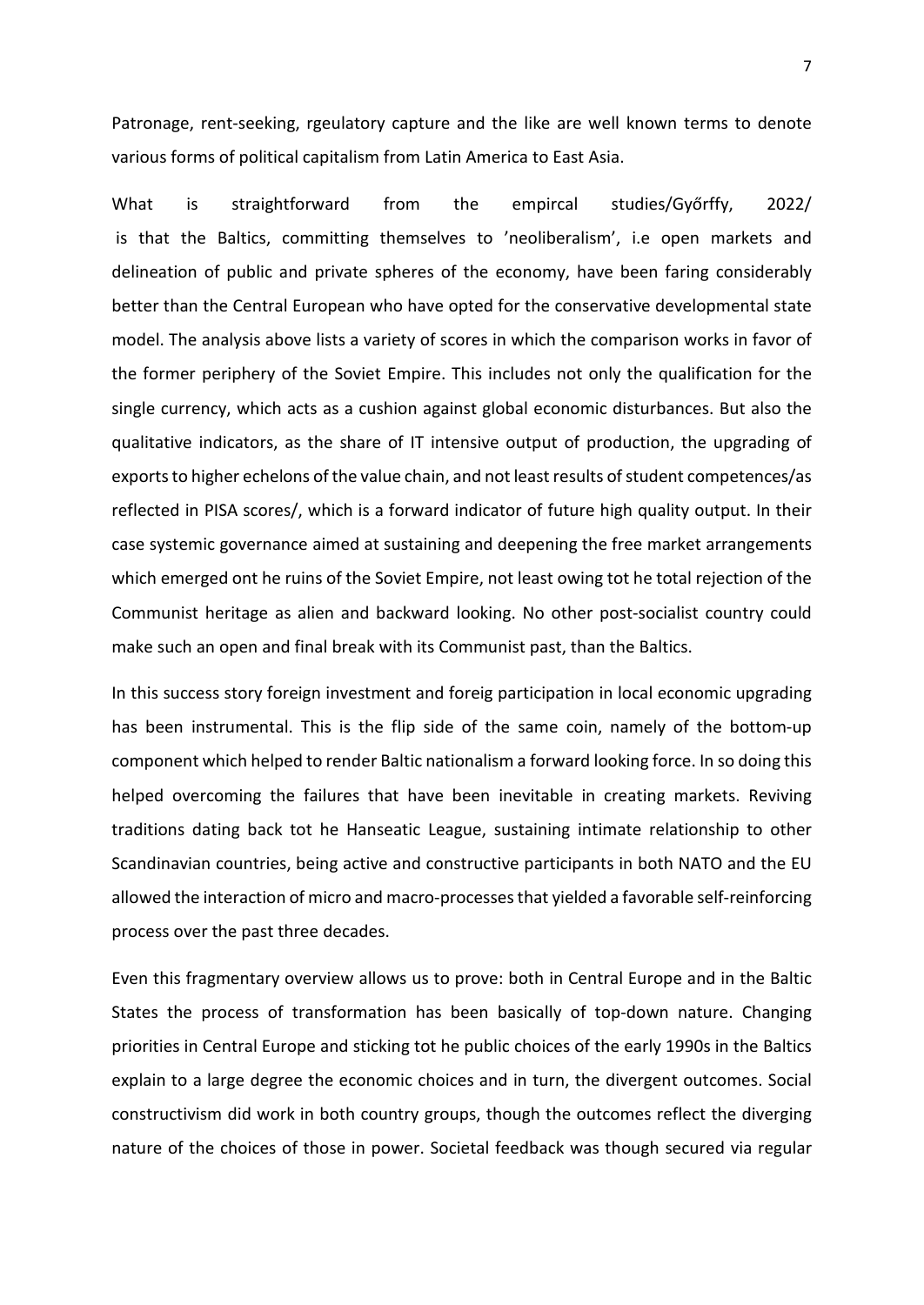elections, but the political process rarely uncovered the actual priorities of those to take power, before their actual period of rule evolved.This allowed for a fair degree of policy continuity in Slovakia and Czechia, and major discontinuities in Poland and Hungary.

#### *China – the Prime Example of Pragmatic Bottom-Up Incrementalism*

Being aware of the broad international academic and policy controversy over Chinese development, we can not even aspire for presenting a concise picture of the developments in the Middle Kingdom. In the present sub-chapter we adopt a model-like approach, where China figures as a case for bottom-up forms of systemic governance dominating governmental projects, and social constructivism in general. By the time of writing the country possesses with the largest GDP globally in absolute terms, when measured in purchasing power parity, it is the largest exporting power of the globe, having overtaken Germany and the United States, is a major capital exporter and a defining power in terms of applying artificial intelligence in a number of areas.<sup>[9](#page-7-0)</sup> Thus China is a country under Communist rule, still, it is a far cry from the industrial museum, what the Soviet Empire used to be. Actually,the controversy in recent years revolved about the nature of Chinese ambitions. Namely if and to what degree the Silk and Road Initiative and many other forms of active influencing, from capital investments in Africa to establishing large university campuses in Europe, extending the web of Confucius Institutes and providing financial and military assitance without open political conditionality all trigger academic debates, which we shall ommit in this place. The listed developments are meant to illustrate the dynamic nature of Chniese developments and its being very unlike anything we know about Soviet Union and Russia.

Our subject is just one dimension of Chinese development, namely the nature of governance which has yielded these staggering outcomes. Chinese strategy is known to be by and large the opposite tot hat of Cenntral Europe. At the highest level of abstraction, it is lack of the constructivist element, especially of a pre-conceived end stage, which is perplexing. In turn, the de-emphasis of institutional factors, especially of building formal institutions, which have been the backbone of transition strategy in central Europe, which is peculiar. Xu/2015/ has

<span id="page-7-0"></span><sup>9</sup> For long term standardized and comparable data cf: databank.worldbank.org, accessed on 12 June, 2021.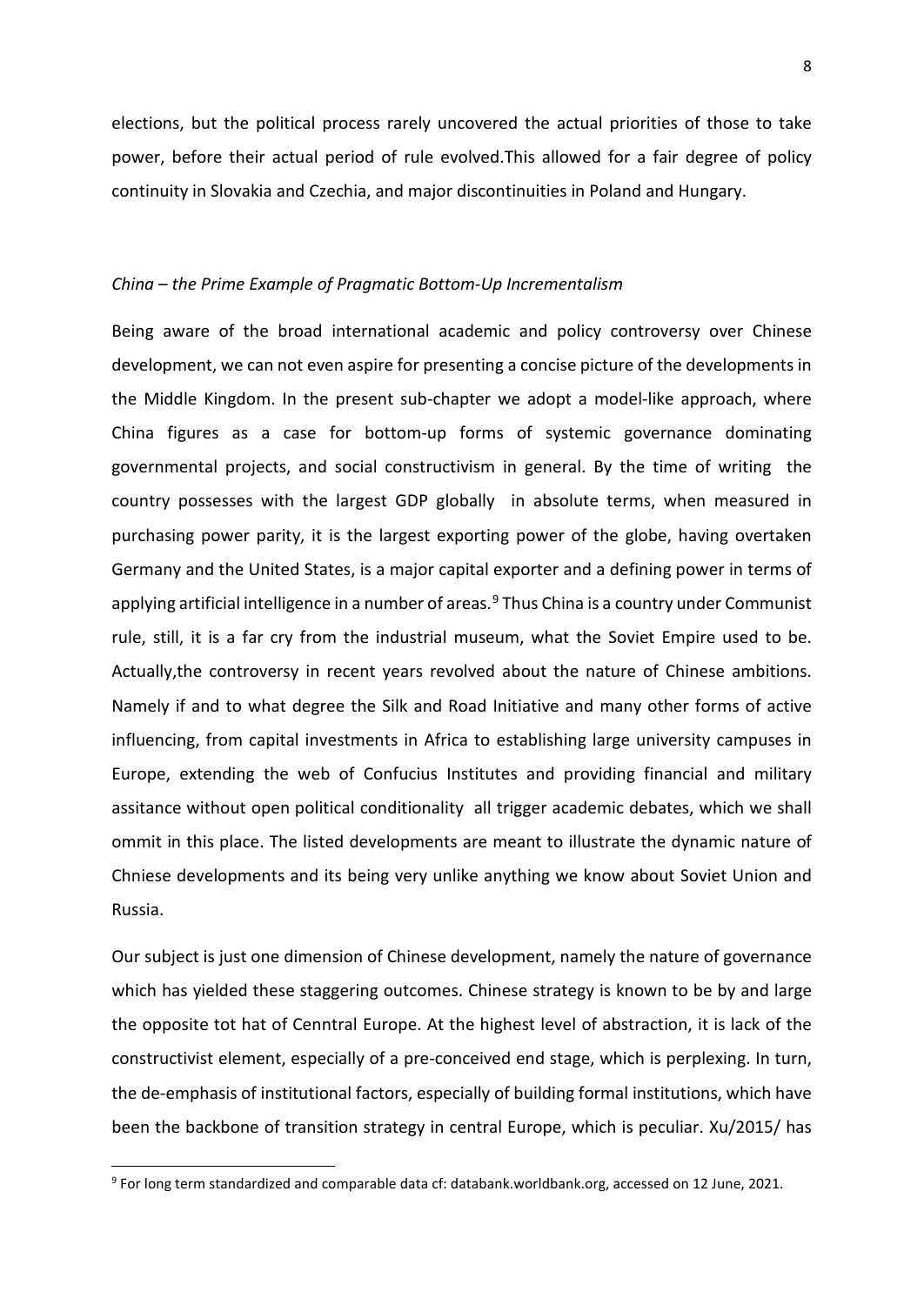gone perhaps the fathest in underscoring the role of informal institutions in shaping the outcomes. Many other authors highlight the role of cultural traditions and the role of the diaspora, especially in the United States and Canada, which mold the actual, often undocumented workings of the Chinese business model, and not only in FDI dominated areas. In short, horizontal cordination mechanisms have been at least as relevant, as the traditionally emphasized vertical ones.

This does not mean the neglect of top-down policies or the disregard for the political ramifications of economic decentralization. In a country of China's size it is unsurprising to observe the sutaining of decentral management by a relatively small, though active central state. The limits to spontaneous change, including setting the barriers to how far economic change may trigger political democratization, have been clearly set by the Communist party, at least since the Tienanmen Square events of June, 1989. Unlike in Central Europe, the track of political and economic changes have been kept separate. Likewise, while supporting experimentation with a broad range of property forms, truly private ventures tended to be kept small, or medium size at maximum, not exceeding 22 to 25 per cent of total national asset value. By advocating non-state property forms Chinese policy- makers mean usually cooperatives, municipally owned enterprises or various forms of corporatization, as well as joint ventures/as opposed to full foregn ownership via acquisitions and FDI/.

The process of economic change and partial liberalization has thus proceeded under governmental control. As Gang Fan/2019/ explains, thus was a kind of enlightened absolutist approach, where much of the detail has been left to local managers. Meanwhile control both over macroeconomic and political processes have remained in the hands of Communist Party ledership. Growth has been fuelled primarily by high factor inputs, including a 41 to 49 per cent rate of fixed asset investment and ensuring full employment. Furthermore, as the above cited article explains, the classical Domar effect, i.e impacts of restructuring employment in favor of higher productivity industries played a pivotal role.

In this process a particular Chinese feature emerged, reliance on trial and error. Explicating this practice in detil an dillustrating it with several empirical cases Wendy Leutert/2021/ talks about institutional innovation through iteration, which allows for finding out the best fit without relying on a detailed master plan. The usual way of applying this insight is that an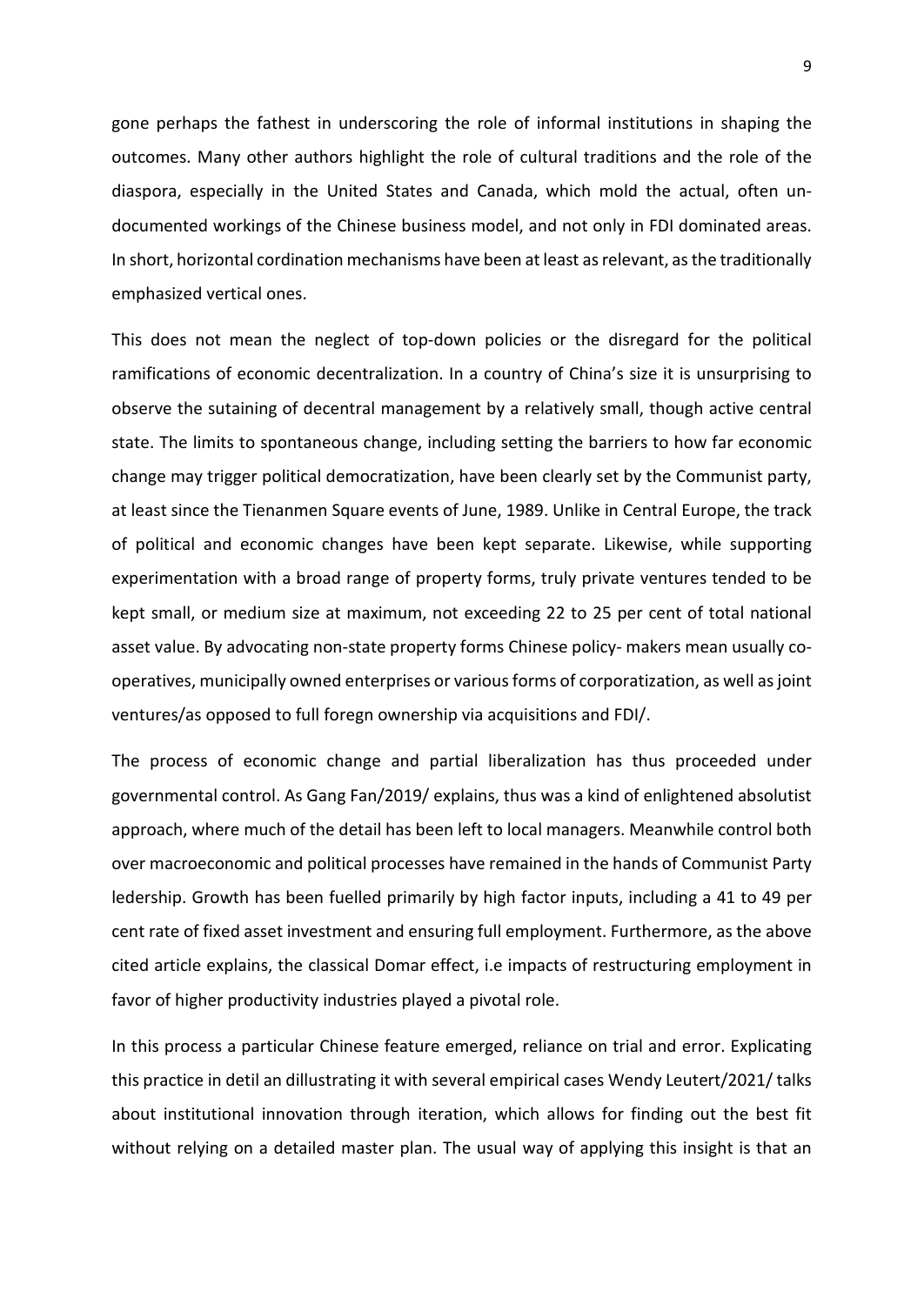innovation is practised only in one or some province/s/. If successful, the solution is spread nation-wide, or in a growing number of provinces. As Chinese provinces are huge, both in terms of territory and population, often comparable to European states, this incrementalism allows for the co-existence of competing solutuons. This is also the case in some less centralized federal states as Switzerland or Brazil. But the Chinese practice of experimental testing is truly unique in the long history of policy reforms, and so is the bottom-up approach. The successful model of the 1980s was first tested as an experiment by later Premier Dzhao-Tze-yang when he managed Sichuan Province, and later extended to the entire country.While experimentation was anything but unknown in the Soviet Union, their fate was usually marginalization.No wonder, in a vertically organized centralized state the alien body is likely to evaporate. By contrast, the decentral organization of China llowed experimental solutions, including the Special Economic Zones<sup>10</sup>, to flourish, without impeding the practices of the neghboring regions.

It goes without saying that modern growth theory would forecast severe limitations to the sustainability of such a growth model in the long run. Authoritative Chinese analysts talk about the need for supply-side reforms/Fan Cai, 2020,chapters 13 and 14/ that allow the country to move on a path, where total factor productivity growth rather than factor inputs decide over the rate of growth. This is the way to cope with the problem of aging and environmental challenges. Finacial intermediation can no longer be unilaterally subordinate to investment decisions taken by the center through bureaucratic bargains. This insight is certainly a call for changing the vertical axis in systemic govenance, else the limitations of purely horizontal innovations are likely to come to the fore.

One of the many paradoxes of Chinese economic development has been the huge territorial and vertical inequality. In terms of regions, the backward West is- figuratively – home of the Middle Ages, while seashore cities, especially in the Special Economic Zones exhibit a vibrant

<span id="page-9-0"></span><sup>&</sup>lt;sup>10</sup> These SEZ are on the East Coast and their feature is minimal state involvement in actual regulation, except for the taxes that are due tot he central government. The city of Shenzhen, itself a backward fishery village in the 1970s, is perhaps the best known example of the exponential flourishing and growth into a modern city. Wuhan, the science city, is perhaps an other example, though in the latter central/military/ research facilities too play an important role and finance is much less relevant. The idea of 'one country, two systems' promulgated ont he occasion of the return of Hong Kong to mainland China in 1999, is a fromal institutionalization of the ongoing practices. Its limitations have been shown during the violent clashed of 2019-21, which is outside the scope of the current analysis.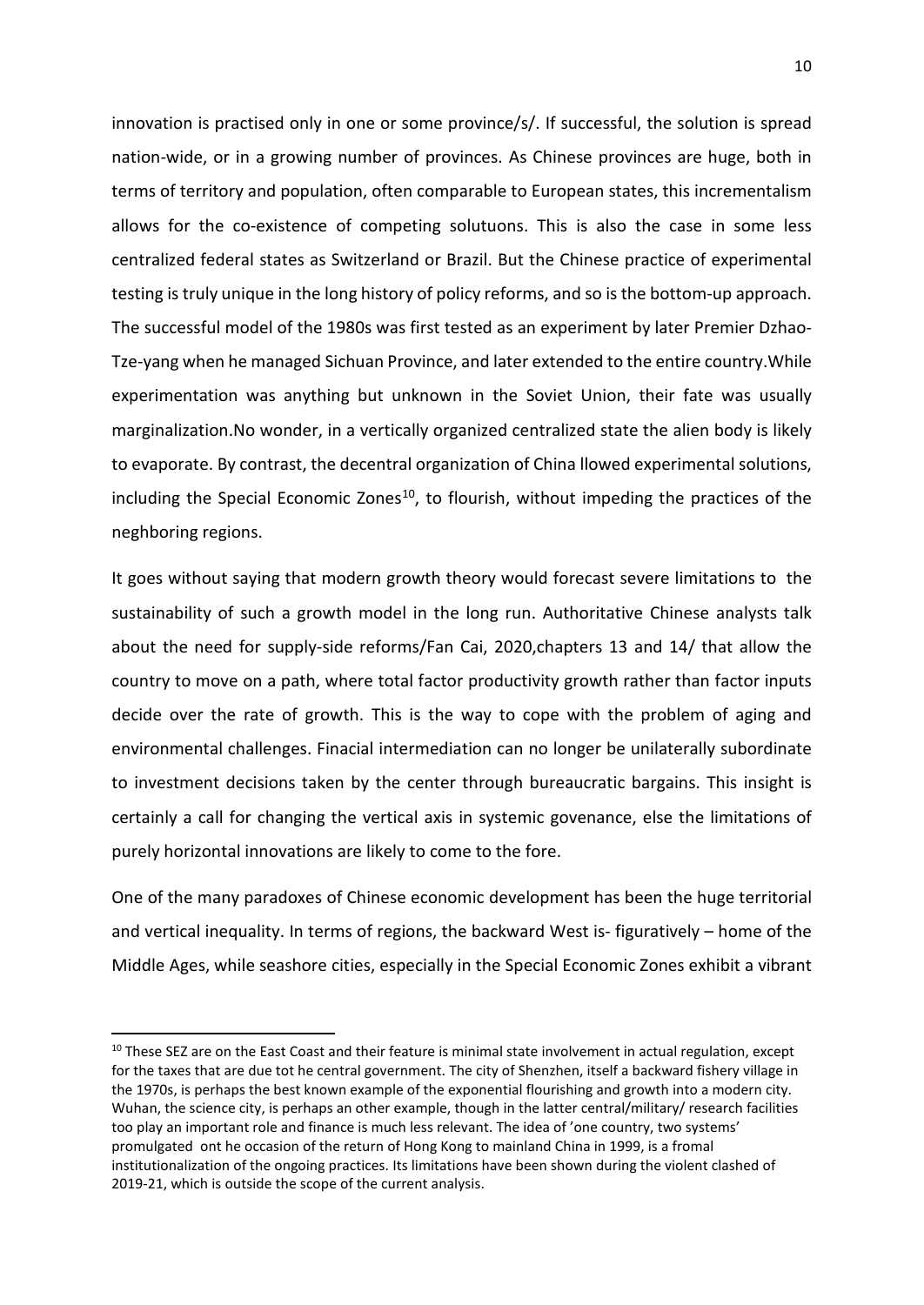life, resembling to American or Japanese counterparts. The per capita income difference may be as much as 13 to 15 times, as between Albania and Liechtenstein, still within one single polity/unlike the Europen countries in the comparison/. In terms of GINI, the cited World Bank source estimate is 38.6, which is comparable to figures of Burundi,Indonesia or Morocco. The trouble is that the named countries do not have egalitarian Communism as an officially declared ruling ideology, nor do they possess with the historic legacy of communitarianism. In traditional comparative economic studies we tended to think that more centralized systems favor – or can impose – more egalitarian income distibution. China does not fit in this cliché either.

Under this angle it is noteworthy that recent empirical analysis of Kanbur et al/2021/ have found the growth of inequalities peaking and even diminishing in the past decade. This may be due to the growing centralization of income policies, the introduction of partially state-run and partially corporae financed pension system as well as the growing central administration of prices. In short, both vertical and horizontal aspects of systemic governance have come to play.

In the final assessment/at least for this subchapter/ we may come tot he following conclusion. The largely centralized, but experimenting and innovative Chinese system allowed the country to grow as long as it was a low level of development. The current per capita GDP at market prices is put to 11 819 US dollars, whereby the country is only number 61 from among the 160 countries ranked by the IMF in 2021.<sup>[11](#page-10-0)</sup> This is in line with the received wisdom about the temporary uses of centralized management for resource mobilization and thus being adequate for the take-off period. But this may – or may not  $-$  be followed by the much theorized middle income trap. If the government is unwilling or unable to implement those far-reching institutional reforms, which favor innovation and bottom-up endogenous growth, deceleration of growth is not just conceivable but even likely.

For understandable reasons the question if and when and why China has already reached this point has been a subject of controversy among economists inside and outside of the country. We have already cited some of the most authoritative local analysts who advocate the need for large-scale institutional change, particularly in the murky financial sector, with a huge

<span id="page-10-0"></span><sup>11</sup> IMF: *World Economic Outlook,* April, 2021/retrieved on 11 June, 2021/.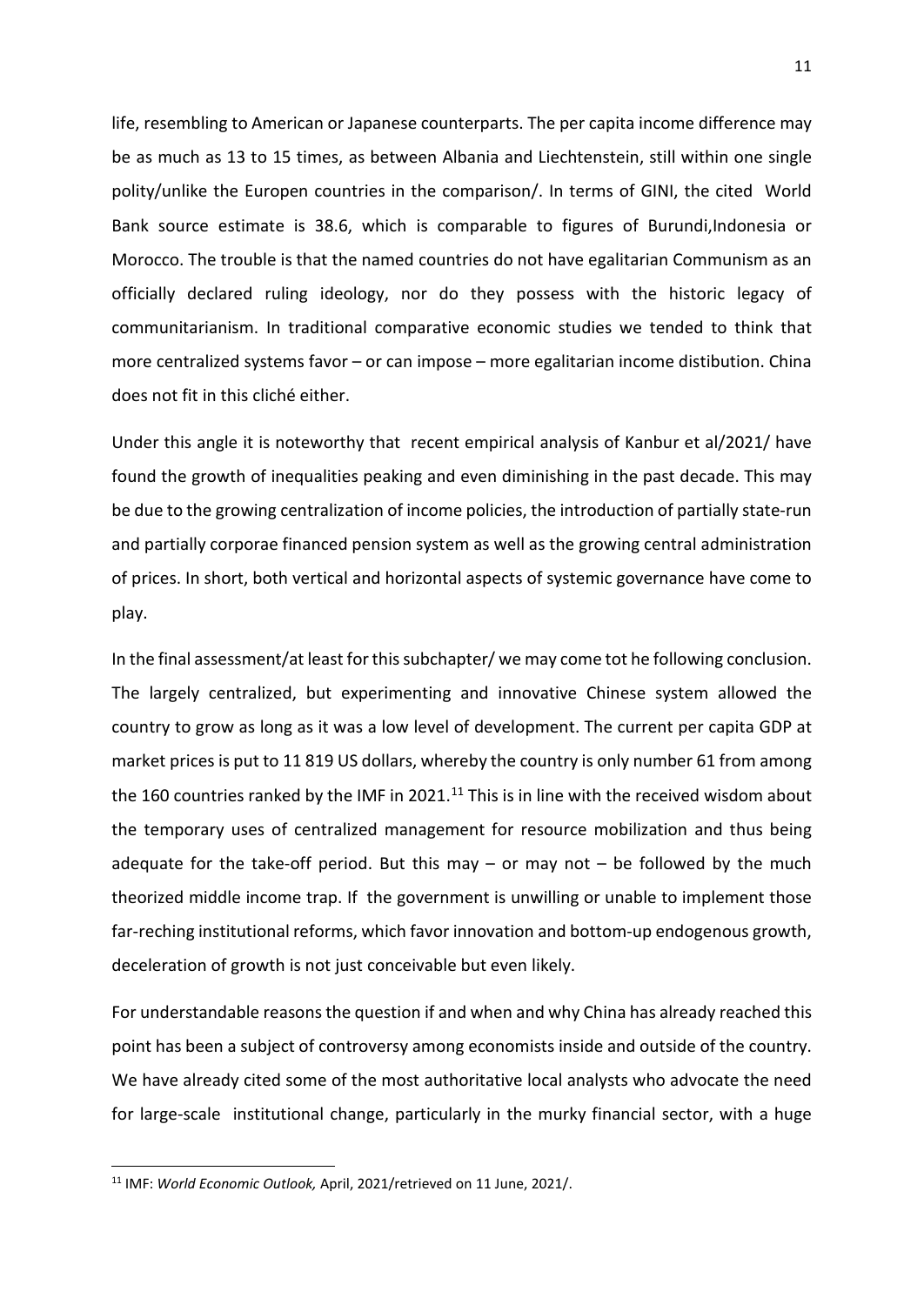shadow banking operating in intransparent ways, to say the least. As has been observed on other East Asian countries, at medium level of development this may also be a factor triggering a major crisis.

Furthermore China has come to a crossroad/Csaba,2020/, not least due tot he ongoing and even strengthening political centralization. The return of statism has long been demonstrable in the economy/Lardy, 2019/. Reinforcing the Maoist priciples and practices, including surveillance of dissidents and suppression of political disagreements on grounds of 'deviation from the Party line' seem to have been long forgotten or assigned to history books. But reality is complex: systemic governance reflects the empirically tested reality that economic and political decision-making may though e divorced, but only for a limited amount of time. In the longer run coherence emerges, sincet he same peron is unlikely toact from 8 to 16 hrs as a bureucrat, a Party loyalist, and start thinking in unconventional, innovative fashions from 16 to 24 hrs. He who expects order in one dimension is unlikely to revolutionize technology and trade through his second self.

As I tried to elaborate in the aricle above, we do not yet have enough insights to tell, if the game is over. Many observers/Schuman, 2021/ claim so. What we can venture is the conclusion that a strategy of continuous, even gradual, modernization and catching up with Singapore/59 500 US dollars/ or Hong Kong/37 190 US dollars/ in terms of per capita income would certainly require additional efforts in the direction of marketization and related regulation, which ensures the civilized outcomes of the business interplay.

#### *Systemic Governance: a Specific Vehicle of Comparative Studies*

Having conducted a rather schematic exercise in comparative economic studies we have attempted to show how the concept of systemic governance may be helpful in understanding realworld phenomena. This ambition has traditionally been a main driver of inquiries in the social sciences, though it has become gradually fading from the increasingly formal modern economics. It is coherenc and the maths one uses which is the arbitrer of good quality research. No less of an authority than former chief economist of the World Bank, the 2018 Nobel winner Paul Romer/2015/ reminded us of the dangers that the perfunctory use of mathematics often cover 'politics maquerade as science', while neglecting the tight,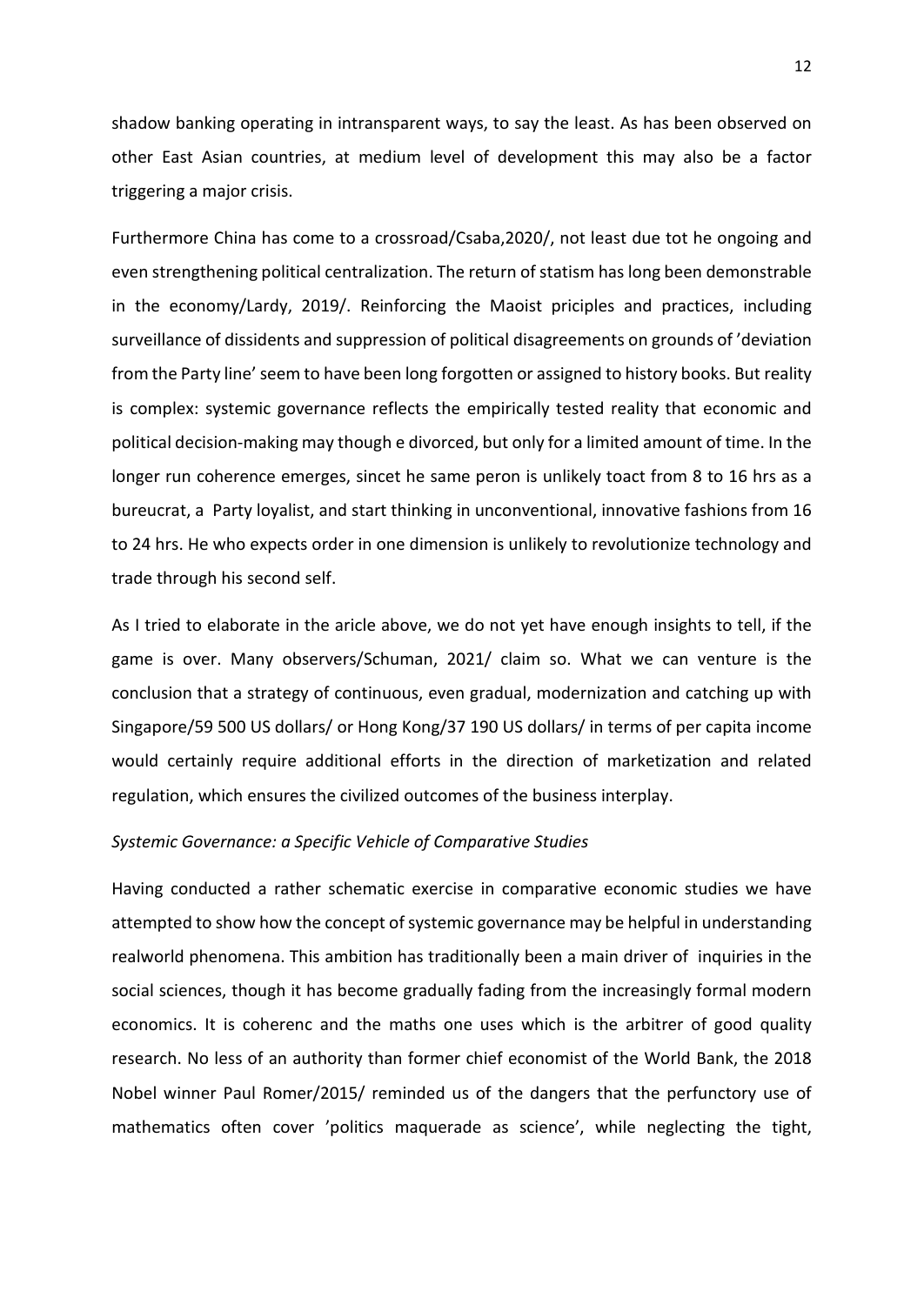substantive and logical interrelationships which should be the backbone of the academic argument.

Our concept is not liable to formal testing. Still, as we hope to have illustrated, it may be helpful in comprehending real world phenomena, not explained sufficiently by ruling approaches. This is how such old-fashioned concepts as trust-worthyness and personal integrity, solidity, or even fundamental uncertainty have returned to economic analyses, especially following the Great Recession.

As the insightful analysis of Grzegorz Kolodko/2020/indicates, the rise of China could not have been predicted ont he grounds of previously available theories. Neither neoclassical approaches, where the combination of factors is everything, nor historically informed, old institutionalism would have predicted the breakthrough what he terms the move from the Third World tot he First World. In so doing the truly intiguing aspect is that of technological change. Players like Huawei or Lenovo would have been unthinkable in the Soviet Union, and comparative economics of the classical brand had convincing explanations, why so. Still, by highlighting the interaction of factors, mostly specific to China and its history, not least the freedom allowed to enterpreneurs to experiment and imitate foreign solutions, sustaining intimate relationship tot he diaspora, not leat via FDI and cultural community, have produced miracles.

But similarly intiguing is the experience of backsliding in Central Europe. As the countries have been exposed tot he common rules and increasingly supra-national arrangements of the European Fiscal and Banking Union, the European Court of Justice, and not least of the European Central Bank and an ever more activist Commission, the regress into more statist options, obviously out of line with the spirit and sometimes even the letter of European regulations<sup>[12](#page-12-0)</sup>, require a non-trivial explanation, going deeper than the spirit of the rulers or their ideology.

As the analytical narratives we cited in the first section all agree, individual mishaps, individual errors or slippages may well be attributed to coincidental factors. However, the truly interesting and worrying element is the multiplication of mistakes, all pointing to one and the

<span id="page-12-0"></span> $12$  When persons, who suffered racial discrimination, were ordered to get financial compensation for that  $-$  a motion fiercly criticized by the Hungarian premier – the split between EU and local concepts of human rights have become operational.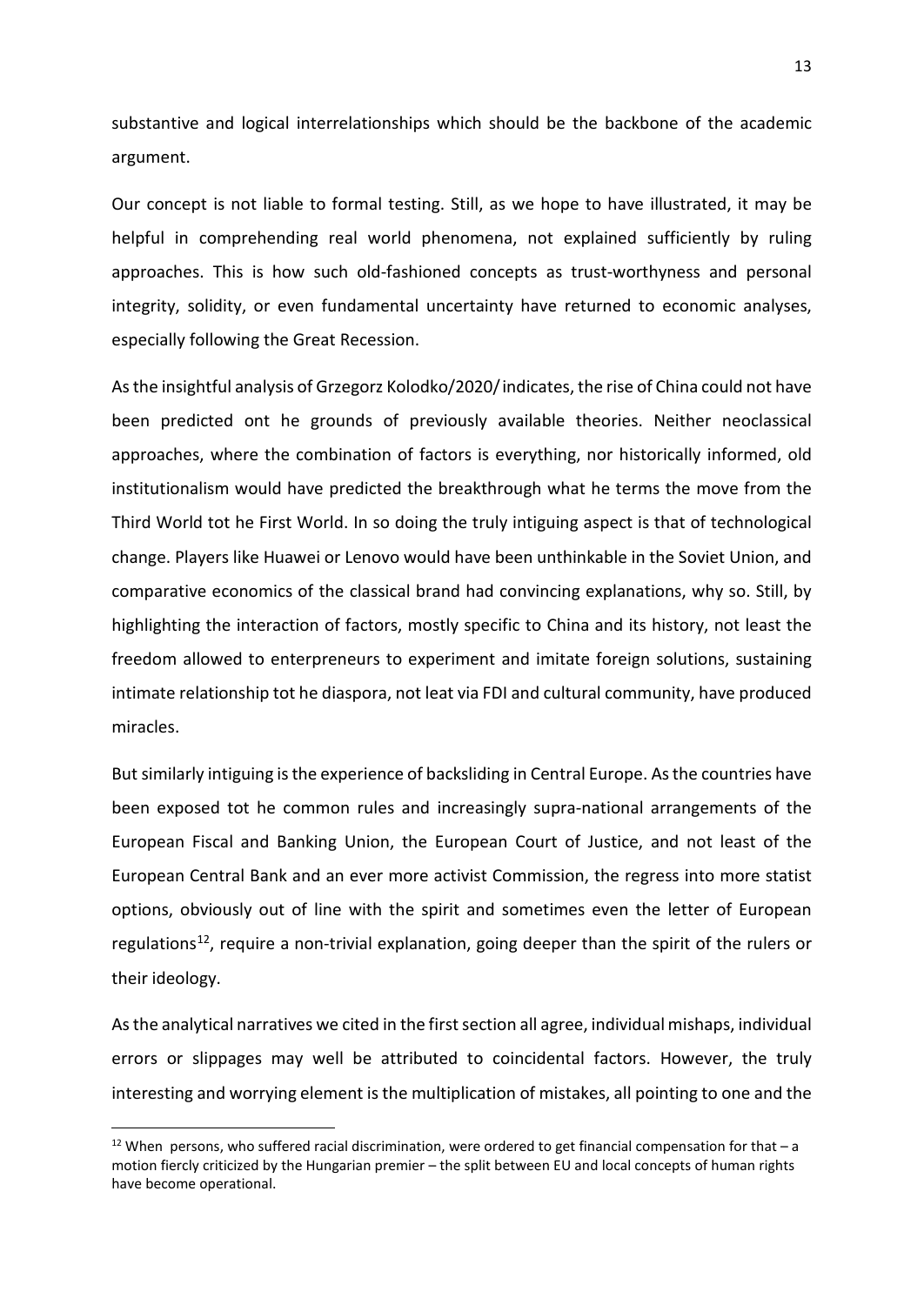same direction. This is what János Kornai/2021/ in his latest book calls repeatedly an autocracy, where people are not killed or imprisoned for their dissenting views, as in Belarus or North Korea, but they may lose their jobs, access to publicity, or forced to sell their property at bargain prices, when an 'irresistable offer' emerges.

It is interesting and new, that such informal pressurizing happens not only to domestic businesses, where the number of such cases abounds and is a vastly documented phenomenon/ Magyar,B., 2016/. More recently the German owners of the Budapest Airport, Avia have been confronted with governmental demands for a takeover.<sup>[13](#page-13-0)</sup> Though this initiative has become public already back in 2013, it was only now, that the minister for innovation and technology explicated in detail, that authorities have a fundamentally different vision for the future of this transport hub.

Why it is useul to pay attention to this concrete case is the following. The representative of the Hungarian state acts like a common business player. It does not claim, that the current owner was involved in any wrongdoing, such as threatening safety or environmental regulations, not paying public dues or mistreating its employees. It also does not claim that the current owners deviate from any of the agreemnts previously struck. It 'just' happens to entertain a different vision of the establishment for the future.

This action is clearly a case of horizontal bargain, in the worst case misuse of market power or position. The compensation to be delivered is also a matter of disagreement/it is not the customary bargain in the bazaar, over say, 20per cent of the purchase price/. Buta s long as one of the players is a sovereign, an is also acting in this capacity, not via a public firm, or a legal counsel, nor is it bargaining at an international forum, the act of power is there. It is vertical leveraging.

Why I have cited this case, which is open at the time of writing, is to show, that considering both the hierarchical and competitive dimensions in a single analytical frame is not only possible, but is positively required if we are to interpret the largely informal processess which end up in the modification of the basic qualities of a post-communist economic regime.

<span id="page-13-0"></span><sup>13</sup> Többségi állami tulajdonba kerülhet a Budapest Airport./Budapest Airport may be transfered to majority state ownership/. *Magyar Nemzet*/the official governmental daily/, 28 May, 2021.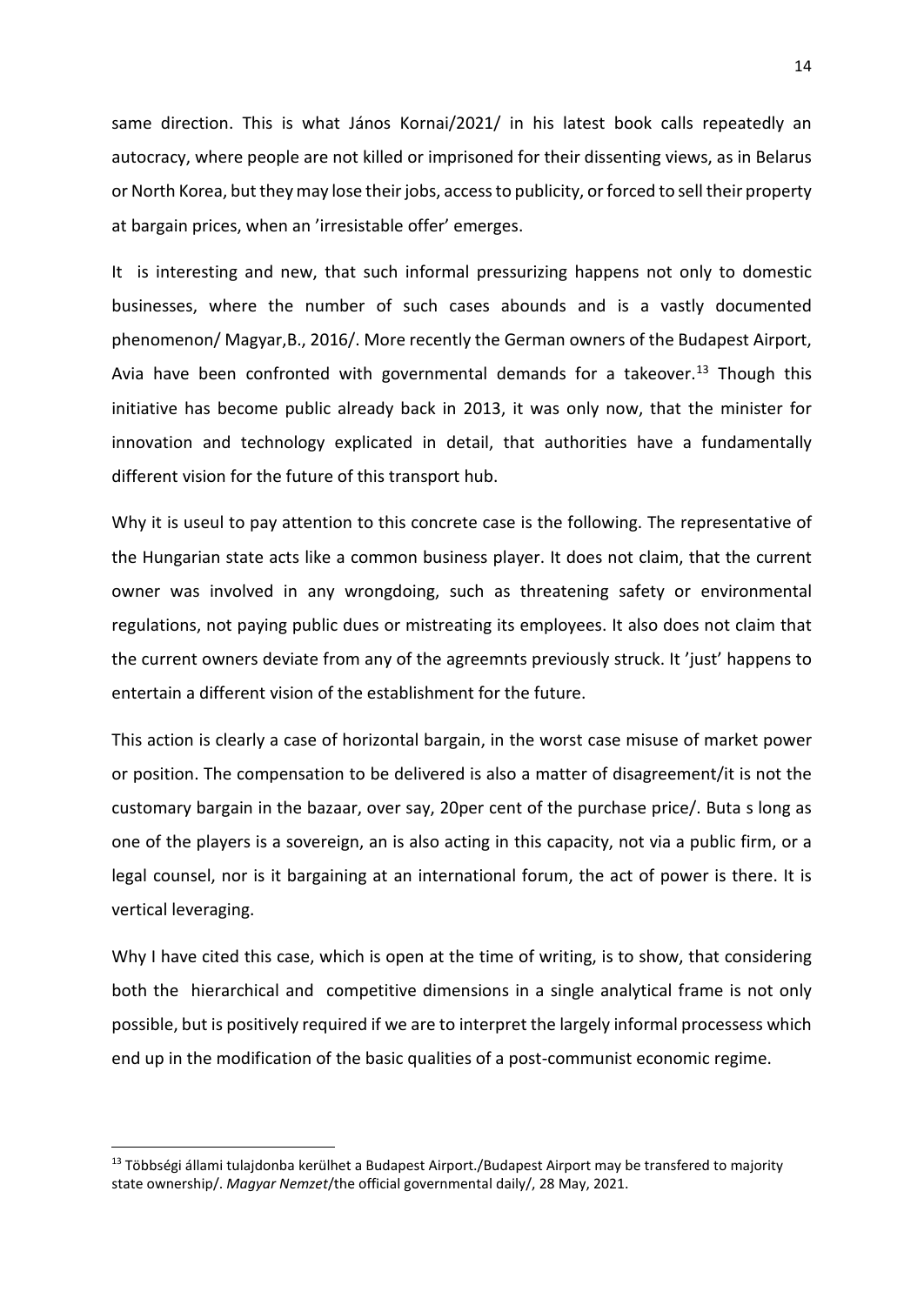Another telling example took place in the banking sector. Here re-imposing national majority ownership counts as a basic strategy for the Fidesz government in the entire 2010-2022 period. The most illustrous among the many similar cases has been that of the Hungarian Foreign Trade Bank, MKB. This institution had been privatized to the Bayerische Landeszentralbank, not least in order to ensure capital backing at a crisis that may erupt on global markets. Surprisingly to many, it was the Bavarian parastatal which got into trouble in 2009, while MKB was still faring well. As one of the conditions for recovery from German public money, the regulator prescibed that the BLZ sells of all of its affiliaions abroad, since these qualify as risky.

The MKB, the third largest player in Hungary, controlling much of the finaces of the top echelons of business and politics, was finally bought in 2015 by a group of private persons, lead by Imre Balogh, by that time CEO of MKB and former deputy to Governor Matolcsy of the National Bank of Hungary. The gentleman and his fellows were receiving a multi-billion low cost credit to purchase the bank, so next to no cash was required. The institution needed recapitalization, which actually happened in several tranches. FInally in 2020 the bank was sold to Lőrinc Mészáros, who is by now the wealthiest person in the country and a close friend of the PM. The bank was merged with two others, Budapest Bank, bought from GE Capital in 2017 and Takarékbank, a conglomerate of rural savings' co-operatives. The thus emrging Hungarian Bank Holding is comparable in asset size the the previous market dominant National Savings' Bank, OTP.

It is difficult to explain to anyone familiar with bank economics, what is the logic of merging three banks with entirely different clientele, different culture and different management/history. The synergies are no-trivail, to say the least. After a year of the merger the banks retain their logos, even on their credit cards and other operations. Besides the top management, everything seems to have ramined intact. In sum, no feedback from the market.

On the other hand, rumors and observations alike suggest, that the underlying logic was mainly political. Namely to create an equal tot he previously all-important OTP and its CEO, Sándor Csányi, who, after many years regressed to no2 among the Hungarian oligarchs. When one is aware of the fact of the PM traditionally playing out two of his major allies against one another, this – not very sophisticated – Eastern logic could explain the story.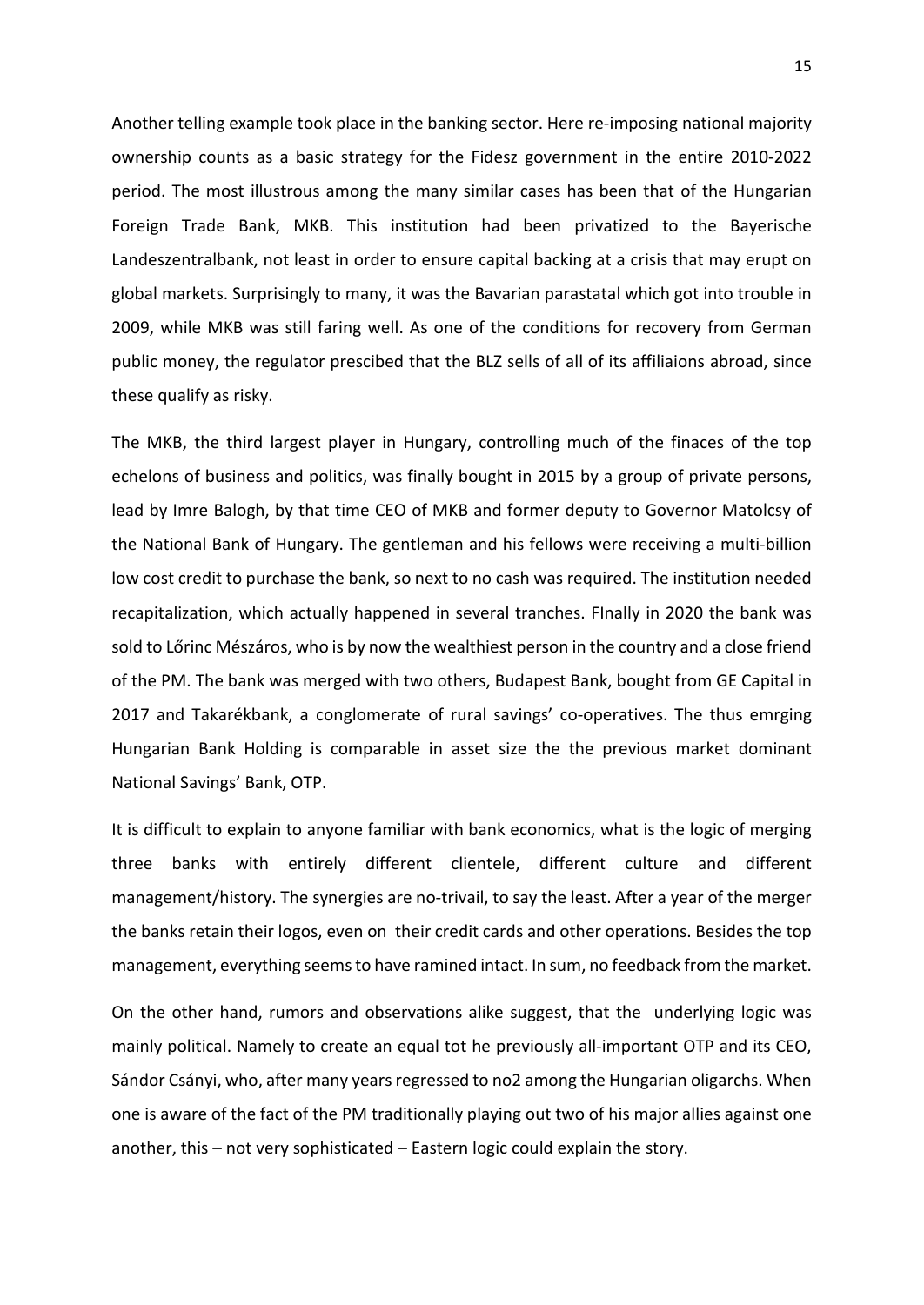One may expand the list of examples from Hungary and other Central European countries alike.These cases are not ad-hoc in nature and do have a macroeconomic bearing. If we consider these to be defining features of a model, this is no longer any of the neoliberal market economy versions, suggested in the literature on Varieties of Capitalism and comparative capitalism studies in political science.

State property has amassed a completely new meaning between the two crises in the global economy/Szanyi, ed, 2019b/. And so had state regulation, over and above the classical role of the wardian of public interest against private monopolies and political arbitraryness, as the classical book of Eucken/1940/1992/ would have suggested. Both property and regulatory functions have become resembling the the developmental state model. Buti f we follow the reading of Robert Wade/2018/ it is still a very distinct creature from the east Asian practices, where private property and co-decision of business and political elites has been the rule. By contrast, the literature and empircs we cited all indicate a model where political power is the independent and business power the dependent variable. Andrei Yakovlev/2016/ rightly termed it as business capture, by reverting the more classical concept of sate capture, when – as in Latin America – business groups dominate public offices.But this has evolved un ther the Putin era into institutionalized and centralized corruption, where the subordination of business interest is even more explicit/cf Rochlitz et al, 2020/.

Here we have a nice example, where foreign and domestic, political and economic, personal and market considerations all co-exist. None of the previously available theories, either of political science or of finance, would have been helpful in explaining what could be observed/and if needed, documented word by word from the daily quality press/. Systemic governance seems to be the clue. No macro- or micro theory on its own could replace this inter-disciplinary concept and toolkit of analysis.

The concept is useful if we are to explain in positive terms, what the illiberal state and the authoritarian model of the economy means in Central Europe, without replacing previous, established concepts, rather complementing those. The statist turn, which is by no means restricted tot he post-communist world, has revived the age-old debate if civilized market economy and parliamentary democracy are mutually supportive, or pre-suppose one another in the long run, or this claim is doctrinaire and made obsolete by history. The original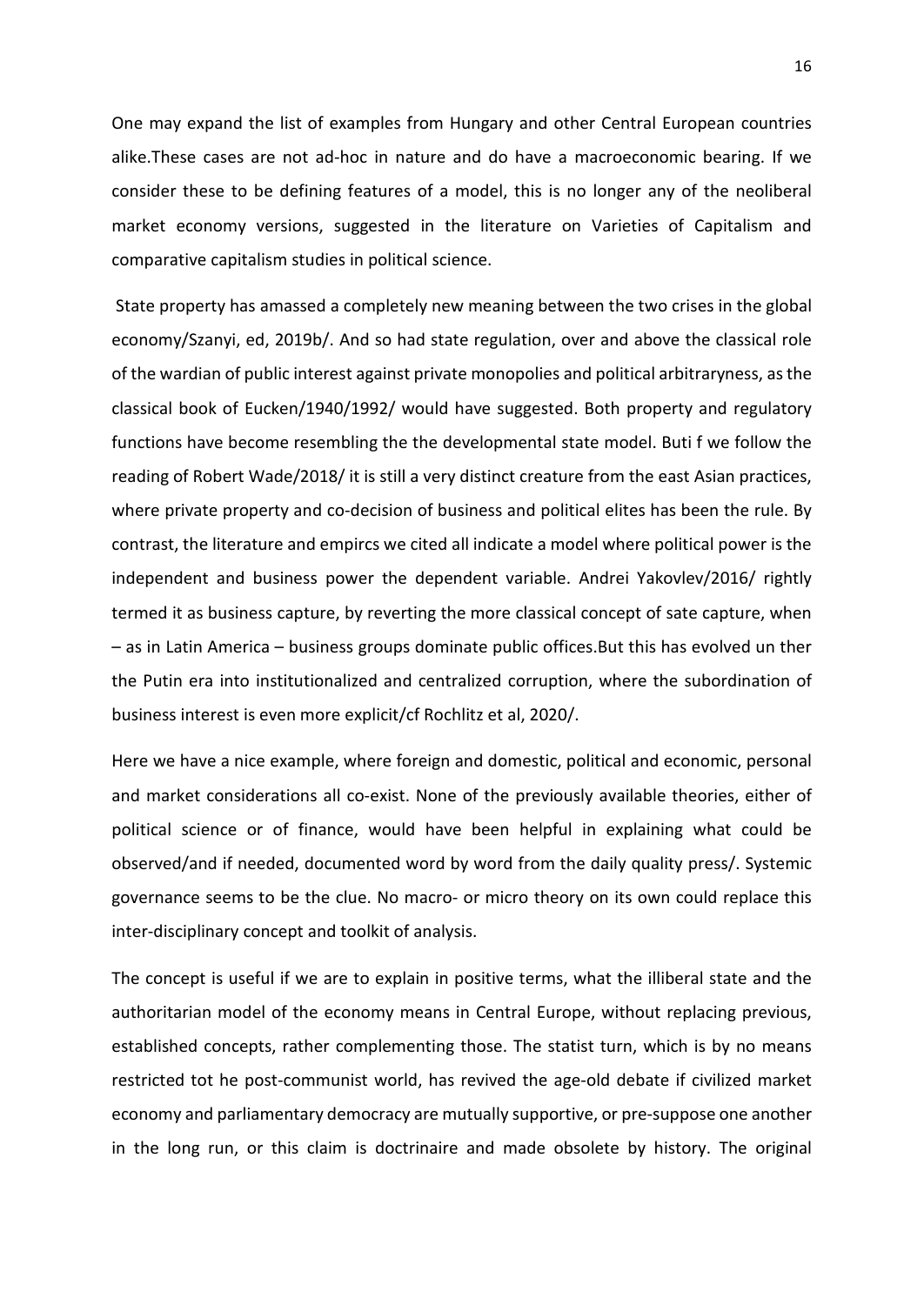suggestion goes back to the founding father of the German social market economy, Walter Eucken/1940/1992/ who famously argued, on the ground of empirical and philosophical considerations, that the two orders are inherently intertwined. Therefore, in the long run, no dictatorship can co-exist with a market economy and no democratic system survives the lack of a market economy.

The case of market socialism, i.e a democratic superstructure based on a centrally managed economy and public property, has been shown to be unfeasible both in theory and on the ground/Kornai,1993, Kornai, 2007/.

While not pre-empting the chapters on China in this volume we may re-call that Chinese authors regularly speak of a socialist market economy, where the use of market forces remains constrained and instrumental to serving policy objectives set by the Communist Party, and reflected in major investment decisions made centrally, rather than following signals of a thin and segmented capital market/Lin,2012, Zhang, 2014, two authors not yet accounting for the further centralization that occurred since their publication/.

The other option seems to be more complex. With the global revival of statism governmental management of economic affairs has spread by the country and the sector. The collection of papers edited by Szanyi/2019b/ gives a broad overview of how the role of public management of economic affairs has been gaining momentum and become part of good manners also in advanced economies. Certain powerful interpretations of the developmental state/Wade, 2018/ also argue for the lasting sustainablility of combining statism with dynamic economic growth.

Our argument is a cautious observation. What we have seen is more interventionism without more public property and central managementIn East Asia, while the model is a long waz from the Washington Consensus, it is based ont he role of private business and open foreign relations, including finances. In Western Europe and the United States we see classical big government more along the traditional tax and spend manner<sup>14</sup>, or of selective protectionism, including R&D support and market oversight, not a general trend to populist-authoritarian rule, as was feared under the Trump era. By contrast reverting market reforms in Russia and

<span id="page-16-0"></span><sup>&</sup>lt;sup>14</sup> The 6 trillion spending bill of the three projects of President Biden go exactly in the same direction, especially if the promise of all or most of that being tax funded is kept.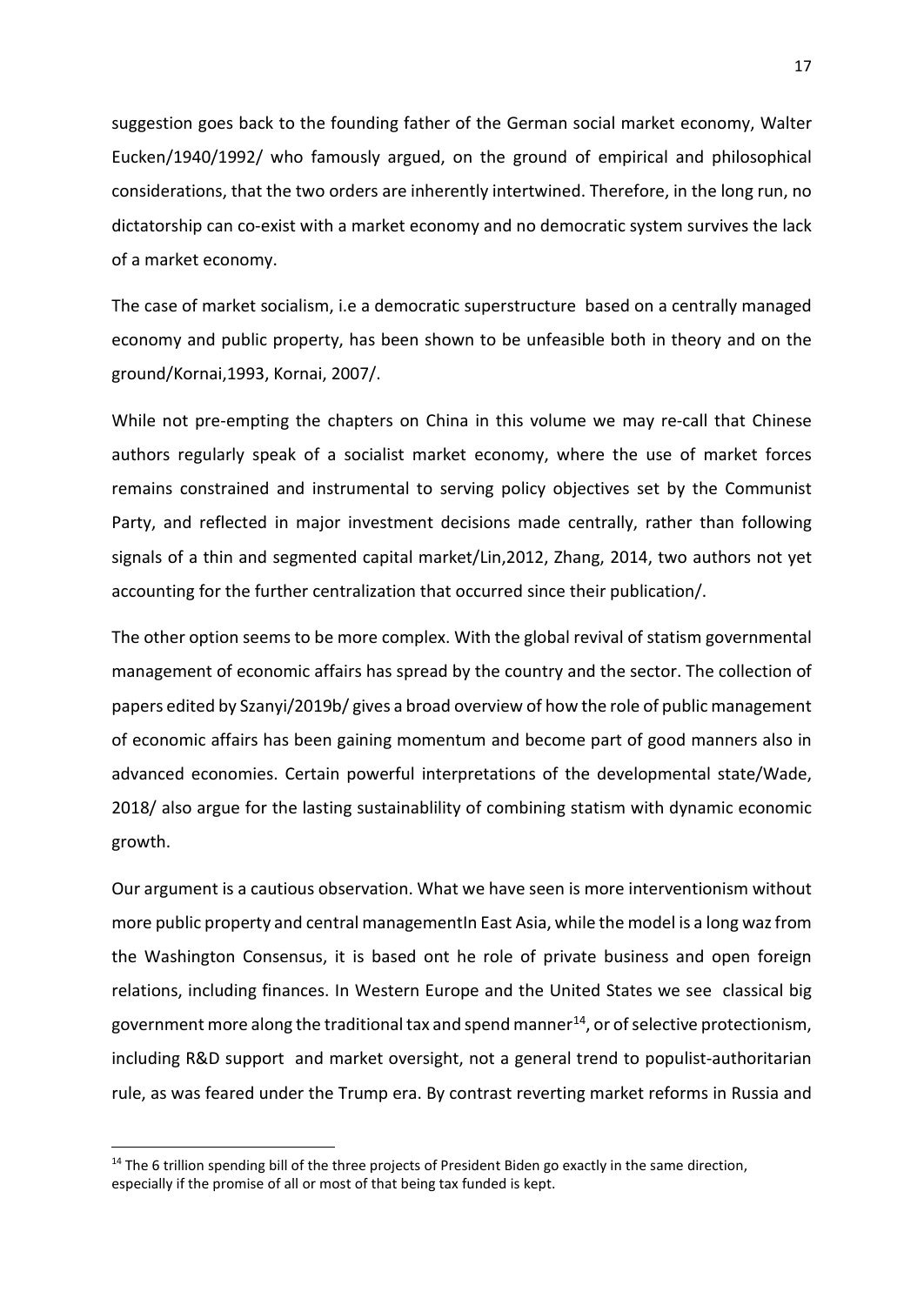China, but also in Poland and Hungary, in a different quality, have entailed limitations ont he previous 'neoliberal' political arrangement.

Relying ont he concept of systemic governance we may be less surprised. This concept provides the micro- and meso-economic foundation for understanding what we see ont he ground. In the long run – though not in the short run – Eucken has been right.

## *Preliminary Wrap-Up*

In this chapter we introduced a relatively novel concept in comparative economic studies, systemic governance. Building on established approaches in management we made some productive steps. First, introduced a micro-based approached to macro-economic issues. Second, we provided a justification for multi-disciplinary approaches. Third, in parallel to finacial economics, we advocated the use of qualitative approaches in understanding real world phenomena. Fourth we provided schematic analyses of top-down and bottom-up cases of social engineering. Finally we attempted to integrate our insights in previously available knowledge.

This intellectual journey may prove the usefulness of comparative economic studies approach to real world phenomena. While being just one of the many competing and conceivable options, we hope to have contributed to clarifying what is the future and what are the analytical and policy uses of this field of inquiry.

### R E F E R E N C E S

1/ BLANCHARD,O. – SUMMERS,L.eds/2019/: *Evolution or REvolution? The State of Macroeconomic Policies.*Cambridge/Mass. – London: The MIT Press.

2/ BLUHM, K. – VARGA,M./2021/: Conservative developmental staism. IN: PICKEL, A. – BLUHM, K. -VARGA, M.eds: *Handbook of Economic Nationalism.* Cheltenham: Edward Elgar/in print, text accessed via ResearchGate, 21 May/.

3/ BURDA, M. – WYPLOSZ, Ch./2017: *Macroeconomics – a European Text - 7th edition.* Oxford-New York: Oxford University Press.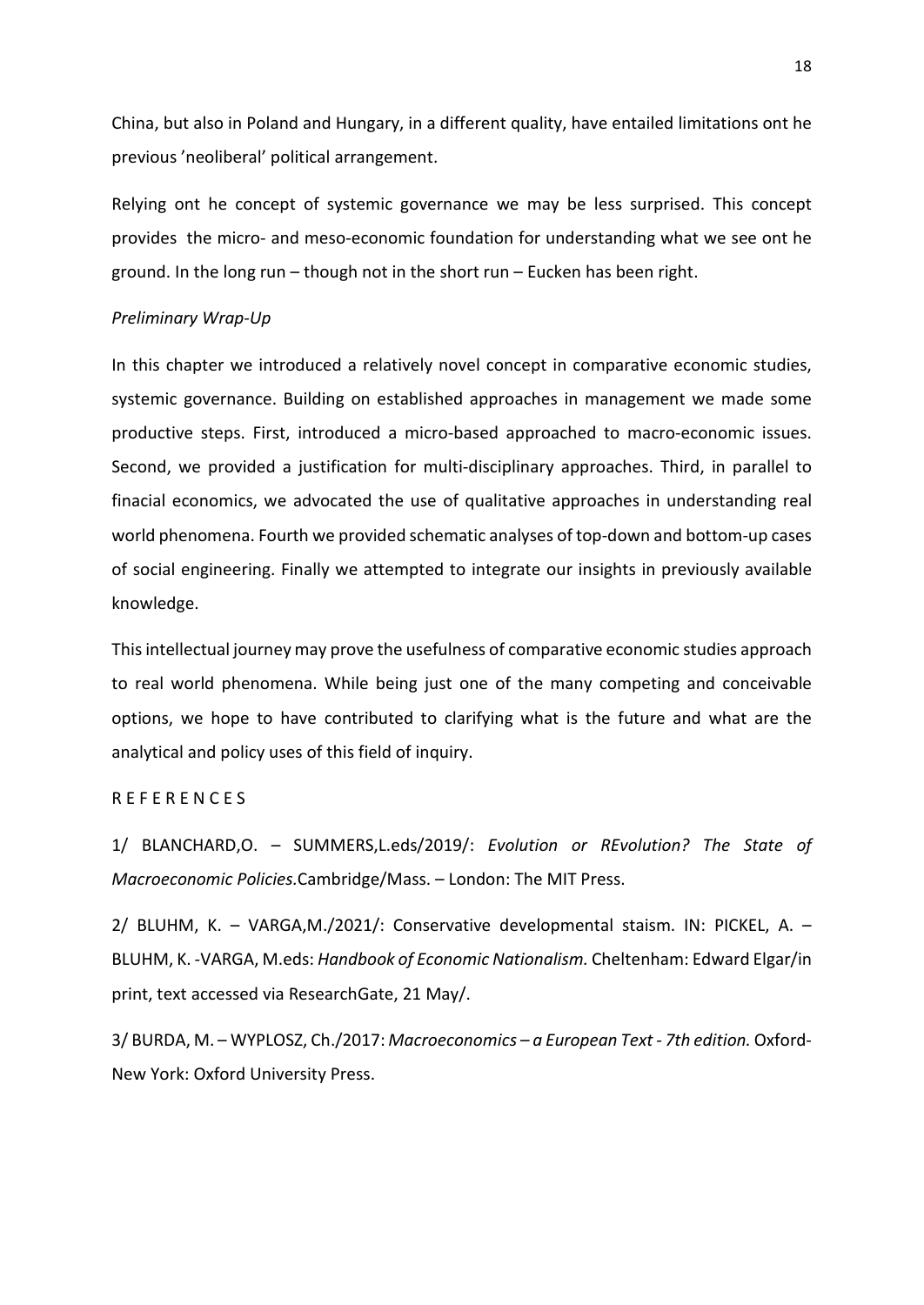4/CASAGRANDE, S. – DALLAGO, B./2021/: Benchmarking institutional variety in the eurozone: an empirical investigation. *Economic Systems,* vol.45.no.1.-article no 100 838/retrieved from Elsevier website, 20May/.

5/ CSABA, L./2020/: China at the crossroads. *Acta Oeconomica,* vol.70, special issue no1, pp3- 14.

6/ CSABA,L./2021/: Institutions and change: new horizons for economic theeory. IN: GERŐCS,T. – RICZ,J.eds: *The Post-Crisis Developmental State.* Houndmills: Palgrave, pp 13-31.

7/ EUCKEN,W./1940/1992/: *The Foundations of Economics: History and Theory in the Analysis of Economic Reality.* Heidelberg: Springer Verlag.

8/ FANG, Cai/2020/: *Demographic Perspective of China's Economic Development.* Abingdon: Routledge.

9/FANG, G. – MA, G. – WANG,X./2019/: Institutional reform and economic growth in China a 40 year progress report toward marketization. *Acta Oeconomica,* vol.69, special issue no1.,pp 7-20.

10/ GALBÁCS,P./2020/: *The Friedman – Lucas Controversy in Macroeconomics: a Structuralist Approach.* London: Academic Press.

11/ GRABEL, I./2017/: *When Things Don't Fall Apart: Global Financial Governance and Developmental Finance in an Age of Privatization.* Cambridge/Mass.- London: The MIT Press.

12/ GYŐRFFY,D./2022/: The middle income trap in Central and Eastern Europe. *Comparative European Politics,* vol.2.í/in print/.

13/ KANBUR,R.- WANG, Y. – ZHANG,X/2021/: The great Chinese inequality turnaround. *Journal of Comparatiive Economics,* vol.49.no.2.,pp 467-482.

14/ KOLODKO,G.W./2020/: *China and the Future of Globalization: the Political Economy of China's Rise.* London: I.B.Tauris.

15/ KOLODKO,G.W./2021/: *The Quest for Development Success:Bridging Theoretical Reasoning with Economic Practice.* Lanham,Md: Rowman and Littlefield.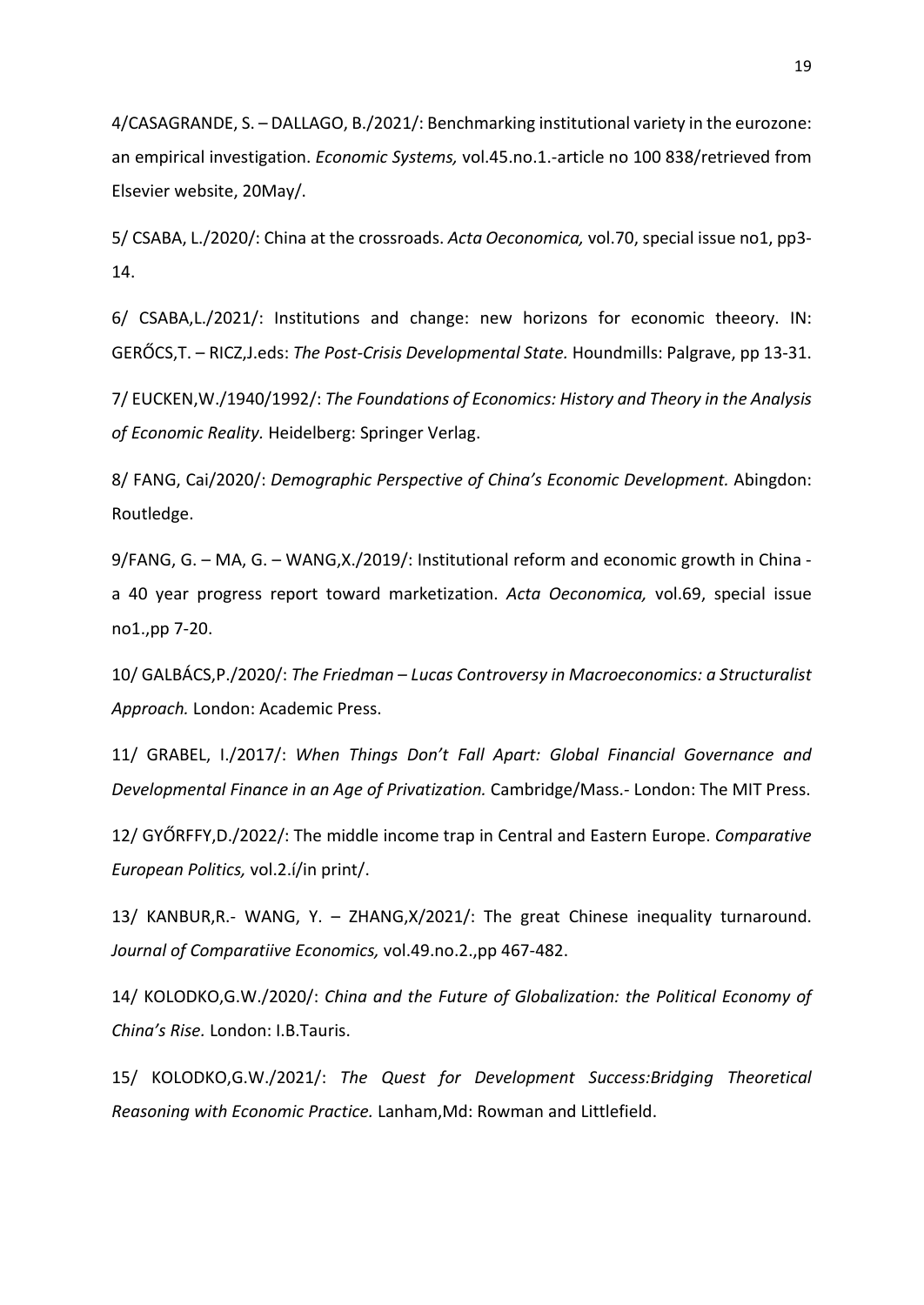16/ KORNAI, J./1993/: Market socialism revisited. IN: BARDHAN,P.- ROMER,J eds: *Market Socialism: the Current Debate.* Oxford – New York: Oxford University Press, pp 42-68.

17/ KORNAI, J./2007/: *From Socialism to Capitalism.* Budapest-New York: CEU Press.

18/ KORNAI, J./2016/: The system paradigm revisited. *Acta Oeconomica,* vol.66.no.4.,pp 547- 596.

19/ KORNAI, J./2021/: *Töprengések./*Reflections/. Budapest: HVG-Orac.

20/ LARDY, N./2019/: *The State Strikes Back: the End of Economic Reform in China?*  Washington,D.C.: Peterson Institute of International Economics Press.

21/ LEUTERT, W./2021/: Innovation through iteration: policy feedback loops in China's economic reform. *World Development,* vol.138/February., article no. 105 173.

22/ LIN, J.L./2012/: *Demystifying the Chinese Economy.* Cambridge – New York: Cambridge University Press.

23/ MAGYAR, B./2016/: *Post-communist Mafia State: the Case of Hungary.* Budapest- New York: CEU Press.

24/ MAGYAR, B. – MADLOVICS, B./2020/: *The Anatomy of Poscommunist Regimes.A Conceptual Framework.* Budapest – New York: CEU Press.

25/ MERKEL,W. – KOLLMORGEN,R. – WAGENER,H.J.eds/2019/: *The Handbook of Political, Social and Economic Transformation.* Oxford – New York: Oxford University Press.

26/ von MISES,L./1940/1963/: *Human Action – a Treatise on Economics – 3d, revised edition.* Chicago: Contemporary Books.

27/ ÖNDER,Z. – ÖZILDIRIM,S./2016/: Foreign banks, financial crises and macroeconomic fluctuations. *Economics of Transition,* vol.24.no.3.,pp447-469.

28/ ROCHLITZ, M. – KAZUN, A. – YAKOVLEV, A./2020/: Property rights in Russia after 2009: from business capture to centralized corruption? *Post-Soviet Affairs,* vol.36.nos/5-6/,pp 434  $-450.$ 

29/ ROMER, P./2015/: Mathiness in the theory of economic growth. *American Economic Review,* vol.105.no.5.,pp89-93.